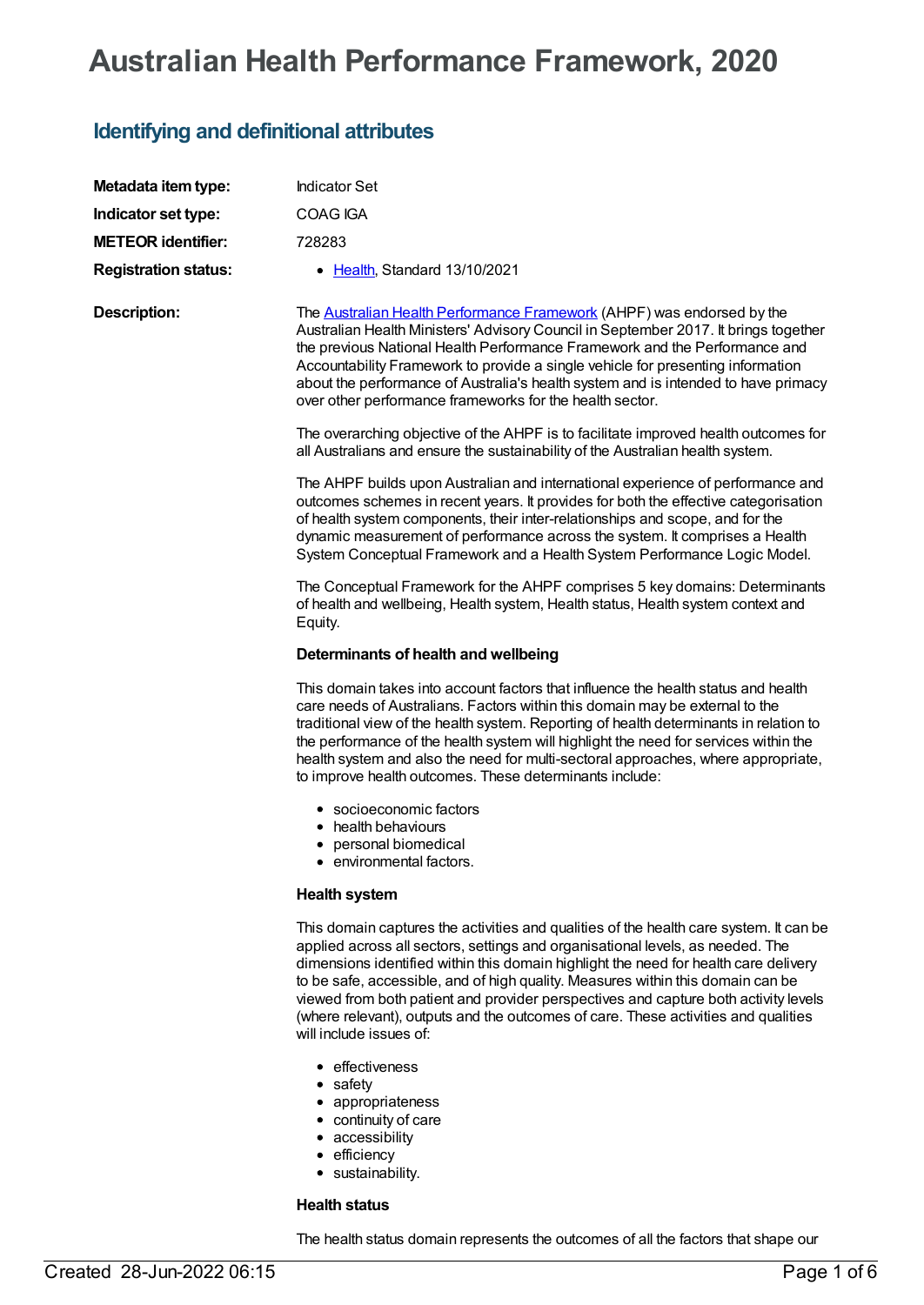health, and includes impairments, disabilities and handicaps that are a consequence of disease, as well as the incidence and prevalence of conditions across the community. It reflects the status of individuals, cohorts and populations in terms of:

- health condition
- human function
- wellbeing
- death.

#### **Health systemcontext**

This domain reflects the importance of broad contextual issues of demographics, community and social capital, governance and structure, financing, workforce and infrastructure. It also includes issues of information, research and evidence to influence decisions and actions at all levels and across all sectors. These issues provide essential context for current decisions at all levels and are key issues for the planning of a sustainable health system.

#### **Equity**

As the objective of the health system is to improve health outcomes for all Australians, equity is a domain that influences all elements of the framework: determinants of health, health status, the health system and its context. The AHPF accordingly explicitly recognises the need for monitoring equity across the determinants of health, the health system and health status for different populations and sub-groups. This will be achieved through appropriate disaggregation of performance measure data, which could include Aboriginal and Torres Strait Islander people, people living in different geographic areas, different socioeconomic groups and other population groups relevant to the measure.

Within the AHPF, equity is regarded as the minimisation of avoidable differences between groups or individuals. In applying the concept of equity to the framework, consideration will need to be given to how the concept of equity should apply to the specific indicator. While for some indicators it would be desirable to see equity across population groups (i.e. equal treatment for individuals/groups in the same circumstances), for other indicators it would be desirable to individuals/groups being treated differently according to their level of need.

## **Relational attributes**

| Related metadata<br>references:             | Supersedes Australian Health Performance Framework, 2019<br>• Health, Standard 09/04/2020                                                                                      |
|---------------------------------------------|--------------------------------------------------------------------------------------------------------------------------------------------------------------------------------|
| Indicators linked to this<br>Indicator set: | Australian Health Performance Framework: PI1.1.1–Proportion of people with low<br>income, 2020<br>Health, Standard 13/10/2021                                                  |
|                                             | Australian Health Performance Framework: PI1.1.2–Educational attainment for<br>non-school qualification at Certificate III level or above, 2020<br>Health, Standard 13/10/2021 |
|                                             | <b>Australian Health Performance Framework: PI1.2.1–Rates of current daily</b><br>smokers, 2020<br>Health, Standard 13/10/2021                                                 |
|                                             | Australian Health Performance Framework: PI1.2.2-Children exposed to tobacco<br>smoke in the home, 2020<br>Health, Standard 13/10/2021                                         |
|                                             | Australian Health Performance Framework: PI1.2.3-Levels of risky alcohol<br>consumption, 2020<br>Health, Standard 13/10/2021                                                   |
|                                             | Australian Health Performance Framework: PI 1.2.4-Inadequate fruit and vegetable<br>intake, 2020<br>Health, Standard 13/10/2021                                                |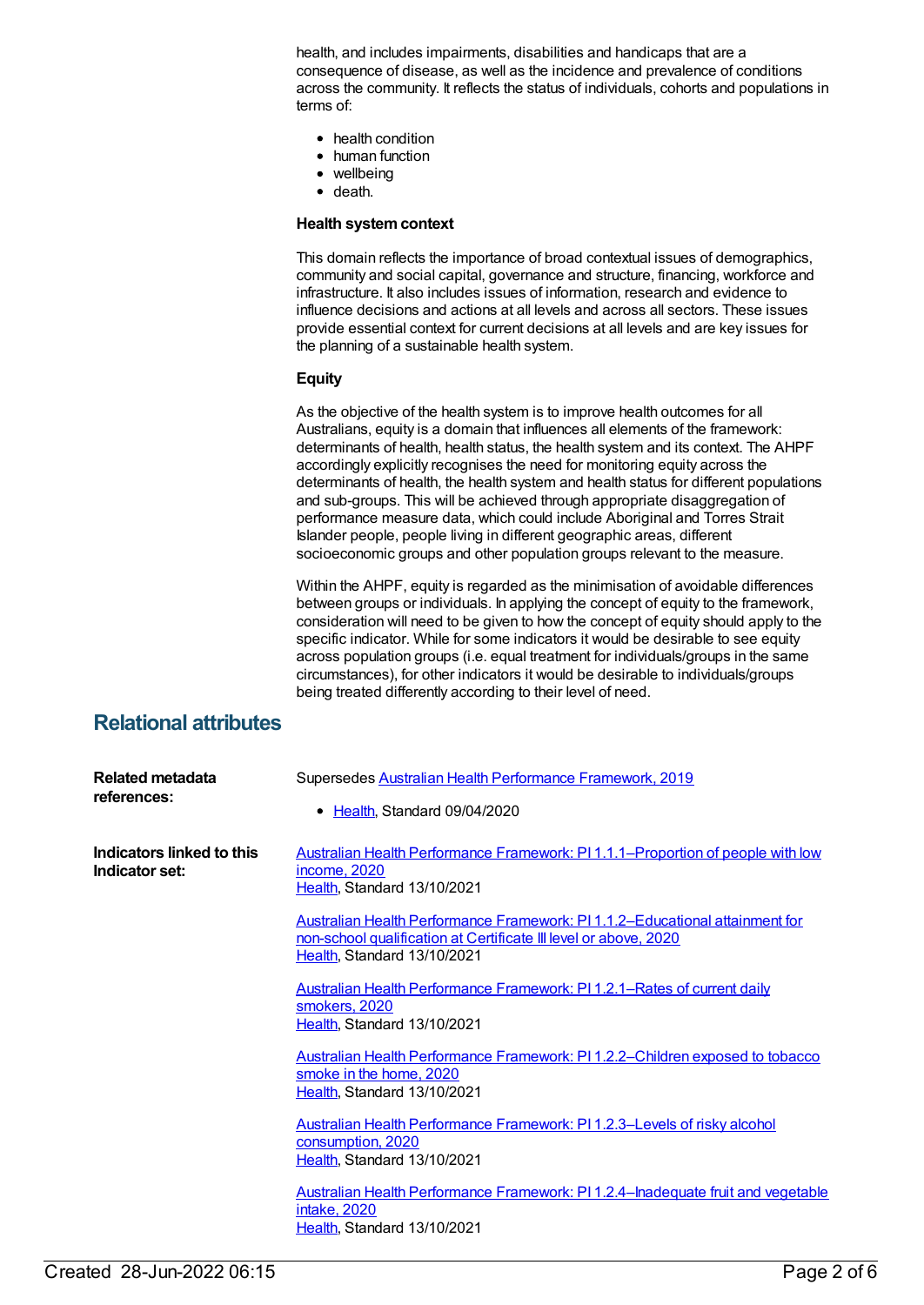Australian Health Performance Framework: PI [1.2.5–Insufficient](https://meteor.aihw.gov.au/content/728300) physical activity, 2020 [Health](https://meteor.aihw.gov.au/RegistrationAuthority/12), Standard 13/10/2021

Australian Health Performance Framework: PI 1.2.6–Sharing of used [needles/syringes,](https://meteor.aihw.gov.au/content/728302) 2020 [Health](https://meteor.aihw.gov.au/RegistrationAuthority/12), Standard 13/10/2021

Australian Health Performance Framework: PI [1.3.1–Prevalence](https://meteor.aihw.gov.au/content/728304) of overweight and obesity, 2020 [Health](https://meteor.aihw.gov.au/RegistrationAuthority/12), Standard 13/10/2021

Australian Health Performance Framework: PI [2.1.1–Immunisation](https://meteor.aihw.gov.au/content/728323) rates for vaccines in the national schedule, 2020 [Health](https://meteor.aihw.gov.au/RegistrationAuthority/12), Standard 01/12/2020

Australian Health Performance Framework: PI [2.1.2–Females](https://meteor.aihw.gov.au/content/728325) with an antenatal visit in the first trimester of pregnancy, 2020 [Health](https://meteor.aihw.gov.au/RegistrationAuthority/12), Standard 01/12/2020

Australian Health Performance Framework: PI [2.1.3a–Cancer](https://meteor.aihw.gov.au/content/728327) screening rates, National Bowel Cancer Screening Program participation rate, 2020 [Health](https://meteor.aihw.gov.au/RegistrationAuthority/12), Standard 13/10/2021

Australian Health Performance Framework: PI [2.1.3b–Cancer](https://meteor.aihw.gov.au/content/728329) screening rates, BreastScreen Australia participation rate, 2020 [Health](https://meteor.aihw.gov.au/RegistrationAuthority/12), Standard 01/12/2020

Australian Health Performance Framework: PI [2.1.3c–Cancer](https://meteor.aihw.gov.au/content/728331) screening rates, National Cervical Screening Program participation rate, 2020 [Health](https://meteor.aihw.gov.au/RegistrationAuthority/12), Standard 13/10/2021

Australian Health Performance Framework: PI [2.1.4–Selected](https://meteor.aihw.gov.au/content/728333) potentially preventable hospitalisations, 2020 [Health](https://meteor.aihw.gov.au/RegistrationAuthority/12), Standard 01/12/2020

Australian Health Performance Framework: PI [2.1.5–Survival](https://meteor.aihw.gov.au/content/728335) of people diagnosed with cancer, 2020 [Health](https://meteor.aihw.gov.au/RegistrationAuthority/12), Standard 01/12/2020

Australian Health Performance Framework: PI [2.1.6–Potentially](https://meteor.aihw.gov.au/content/728337) avoidable deaths, 2020 [Health](https://meteor.aihw.gov.au/RegistrationAuthority/12), Standard 01/12/2020

Australian Health Performance Framework: PI [2.2.1–Adverse](https://meteor.aihw.gov.au/content/728339) events treated in hospitals, 2020 [Health](https://meteor.aihw.gov.au/RegistrationAuthority/12), Standard 13/10/2021

Australian Health Performance Framework: PI [2.2.2–Healthcare-associated](https://meteor.aihw.gov.au/content/728341) Staphylococcus aureus bloodstream infections, 2020 [Health](https://meteor.aihw.gov.au/RegistrationAuthority/12), Standard 13/10/2021

Australian Health Performance Framework: PI [2.2.3–Sentinel](https://meteor.aihw.gov.au/content/728343) events, 2020 [Health](https://meteor.aihw.gov.au/RegistrationAuthority/12), Qualified 16/02/2022

Australian Health [Performance](https://meteor.aihw.gov.au/content/728345) Framework: PI 2.2.4–Rate of seclusion, 2020 [Health](https://meteor.aihw.gov.au/RegistrationAuthority/12), Standard 13/10/2021

Australian Health Performance Framework: PI [2.4.1–Unplanned](https://meteor.aihw.gov.au/content/728347) hospital readmission rates, 2020 [Health](https://meteor.aihw.gov.au/RegistrationAuthority/12), Standard 13/10/2021

Australian Health Performance Framework: PI [2.5.1–Bulk-billing](https://meteor.aihw.gov.au/content/728349) for non-referred (GP) attendances, 2020 [Health](https://meteor.aihw.gov.au/RegistrationAuthority/12), Standard 13/10/2021

Australian Health Performance Framework: PI [2.5.2–Waiting](https://meteor.aihw.gov.au/content/728351) times for elective surgery: waiting times in days, 2020 [Health](https://meteor.aihw.gov.au/RegistrationAuthority/12), Standard 13/10/2021

Australian Health Performance Framework: PI [2.5.3–Waiting](https://meteor.aihw.gov.au/content/728361) times for elective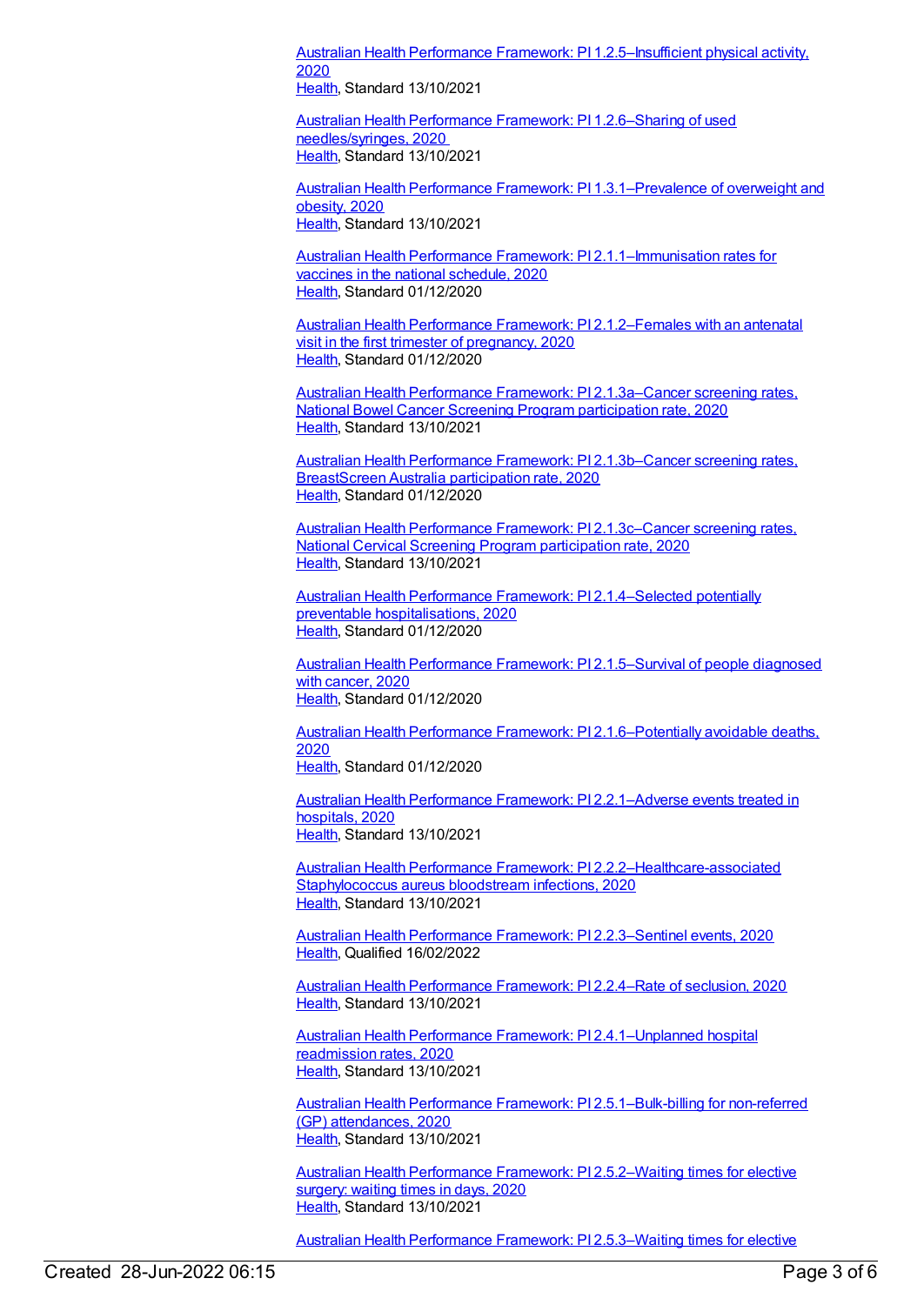surgery: proportion admitted within clinically recommended time, 2020 [Health](https://meteor.aihw.gov.au/RegistrationAuthority/12), Standard 13/10/2021

Australian Health Performance Framework: PI [2.5.4–Waiting](https://meteor.aihw.gov.au/content/728365) times for elective surgery: percentage waited more than 365 days, 2020 [Health](https://meteor.aihw.gov.au/RegistrationAuthority/12), Standard 13/10/2021

Australian Health Performance Framework: PI [2.5.5–Waiting](https://meteor.aihw.gov.au/content/728367) times for emergency department care: proportion seen on time, 2020 [Health](https://meteor.aihw.gov.au/RegistrationAuthority/12), Standard 13/10/2021

Australian Health Performance Framework: PI 2.5.6–Waiting times for emergency department care: waiting times to [commencement](https://meteor.aihw.gov.au/content/728369) of clinical care, 2020 [Health](https://meteor.aihw.gov.au/RegistrationAuthority/12), Standard 13/10/2021

Australian Health Performance Framework: PI [2.5.7–Waiting](https://meteor.aihw.gov.au/content/728373) times for emergency department care: percentage of patients whose length of emergency department stay is 4 hours or less, 2020 [Health](https://meteor.aihw.gov.au/RegistrationAuthority/12), Standard 13/10/2021

Australian Health Performance Framework: PI [2.5.8–Waiting](https://meteor.aihw.gov.au/content/728375) times for emergency department care: time spent in the emergency department, 2020 [Health](https://meteor.aihw.gov.au/RegistrationAuthority/12), Standard 13/10/2021

Australian Health [Performance](https://meteor.aihw.gov.au/content/728377) Framework: PI 2.6.1–Cost per weighted separation and total case weighted separations, 2020 [Health](https://meteor.aihw.gov.au/RegistrationAuthority/12), Qualified 16/03/2022

Australian Health [Performance](https://meteor.aihw.gov.au/content/728380) Framework: PI 2.6.2–Net growth in health workforce, 2020 [Health](https://meteor.aihw.gov.au/RegistrationAuthority/12), Standard 13/10/2021

Australian Health Performance Framework: PI [3.1.1–Incidence](https://meteor.aihw.gov.au/content/728383) of heart attacks (acute coronary events), 2020 [Health](https://meteor.aihw.gov.au/RegistrationAuthority/12), Standard 13/10/2021

Australian Health Performance Framework: PI [3.1.2–Incidence](https://meteor.aihw.gov.au/content/728385) of selected cancers, 2020 [Health](https://meteor.aihw.gov.au/RegistrationAuthority/12), Standard 13/10/2021

Australian Health Performance Framework: PI [3.1.3–Incidence](https://meteor.aihw.gov.au/content/728388) of sexually transmissible infections and blood-borne viruses, 2020 [Health](https://meteor.aihw.gov.au/RegistrationAuthority/12), Standard 13/10/2021

Australian Health Performance Framework: PI [3.1.4–Incidence](https://meteor.aihw.gov.au/content/728395) of end-stage kidney disease, 2020 [Health](https://meteor.aihw.gov.au/RegistrationAuthority/12), Standard 13/10/2021

Australian Health Performance Framework: PI [3.1.5–Hospitalisation](https://meteor.aihw.gov.au/content/728399) for injury and poisoning, 2020 [Health](https://meteor.aihw.gov.au/RegistrationAuthority/12), Standard 13/10/2021

Australian Health Performance Framework: PI [3.1.6–Proportion](https://meteor.aihw.gov.au/content/728403) of babies born with low birthweight, 2020 [Health](https://meteor.aihw.gov.au/RegistrationAuthority/12), Standard 02/12/2020

Australian Health Performance Framework: PI [3.1.7–Prevalence](https://meteor.aihw.gov.au/content/728408) of type 2 diabetes, 2020 [Health](https://meteor.aihw.gov.au/RegistrationAuthority/12), Standard 13/10/2021

Australian Health Performance Framework: PI [3.1.8–Notification](https://meteor.aihw.gov.au/content/728412) of selected childhood diseases, 2020 [Health](https://meteor.aihw.gov.au/RegistrationAuthority/12), Standard 13/10/2021

Australian Health Performance Framework: PI [3.2.1–Severe](https://meteor.aihw.gov.au/content/728418) or profound core activity limitation, 2020 [Health](https://meteor.aihw.gov.au/RegistrationAuthority/12), Standard 01/12/2020

Australian Health Performance Framework: PI [3.3.1–Proportion](https://meteor.aihw.gov.au/content/728421) of adults with very high levels of psychological distress, 2020 [Health](https://meteor.aihw.gov.au/RegistrationAuthority/12), Standard 13/10/2021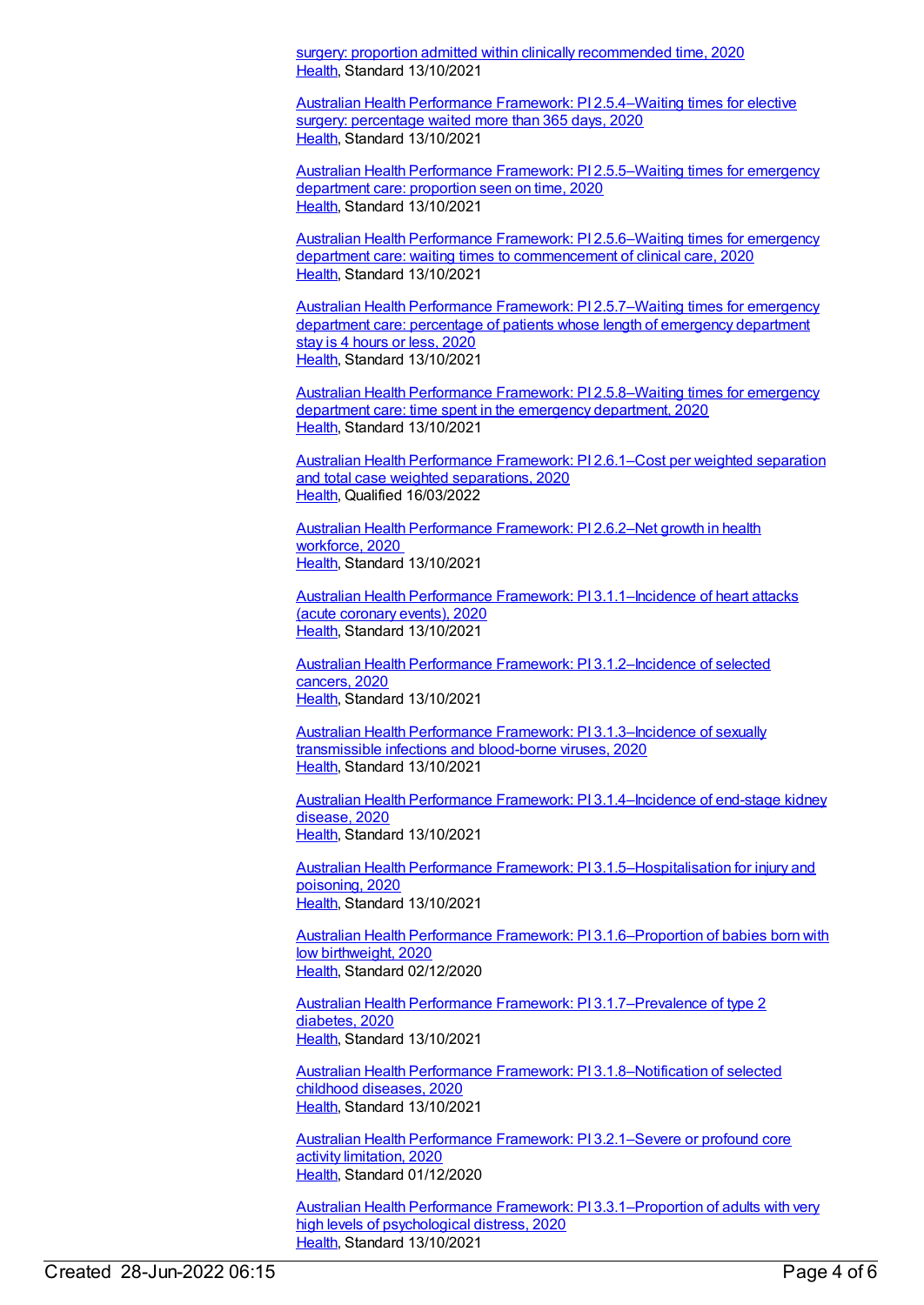Australian Health Performance Framework: PI [3.3.2–Self-assessed](https://meteor.aihw.gov.au/content/728470) health status, 2020

[Health](https://meteor.aihw.gov.au/RegistrationAuthority/12), Standard 13/10/2021

Australian Health [Performance](https://meteor.aihw.gov.au/content/728472) Framework: PI 3.4.1-Infant and young child mortality rate, 2020 [Health](https://meteor.aihw.gov.au/RegistrationAuthority/12), Standard 13/10/2021

Australian Health [Performance](https://meteor.aihw.gov.au/content/728474) Framework: PI 3.4.2–Life expectancy, 2020 [Health](https://meteor.aihw.gov.au/RegistrationAuthority/12), Standard 13/10/2021

Australian Health [Performance](https://meteor.aihw.gov.au/content/728476) Framework: PI 3.4.3–Major causes of death, 2020 [Health](https://meteor.aihw.gov.au/RegistrationAuthority/12), Standard 13/10/2021

Australian Health Performance Framework: PI [3.4.4–Mortality](https://meteor.aihw.gov.au/content/728478) due to suicide, 2020 [Health](https://meteor.aihw.gov.au/RegistrationAuthority/12), Standard 13/10/2021

## **Collection and usage attributes**

**National reporting arrangement:**

The initial (29 July 2019) release of performance measures reported by the Australian Institute of Health and Welfare under the AHPF will include national or state/territory trends for a limited number of indicators within the Determinants of health, Health system and Health status domains.

### **Determinants of health**

- Socioeconomic factors
	- Proportion of people with low income
	- Educational attainment for selected school years and adults
- Health behaviours
	- Prevalence of smoking
		- Children exposed to tobacco smoke in the home
		- Proportion of adults at risk of long-term harm from alcohol
		- Fruit and vegetable intake
		- Physical activity
	- Unsafe sharing of needles
- Personal biomedical factors
	- o Prevalence of overweight and obesity
- Environmental factors
	- *No indicators for initial AHPF release.*

## **Health system**

- **•** Effectiveness
	- o Immunisation rates for vaccines in the national schedule
	- Women with an antenatal visit in the first trimester of pregnancy
	- Cancer screening rates
	- Selected potentially avoidable hospitalisations
	- Survival of people diagnosed with cancer
	- Potentially avoidable deaths
- Safety
	- Adverse events treated in hospital
	- Healthcare associated *Staphylococcus aureus* bloodstream infections
	- Sentinel events
	- Rate of seclusion
- Appropriateness
	- *No indicators for initial AHPF release*
- Continuity of care
	- Unplanned hospital readmission rate
- Accessibility
	- Bulk-billing for non-referred (GP) attendance
	- Waiting times for elective surgery in days
	- Elective surgery patient waiting times by urgency category
	- Waiting times for elective surgery: proportion seen on time
	- Waiting times for emergency department: proportion seen on time
	- **Emergency department waiting times by urgency category**
	- Waiting times for emergency department care: proportion of patients  $\circ$ whose length of emergency department stay is less than or equal to 4 hours